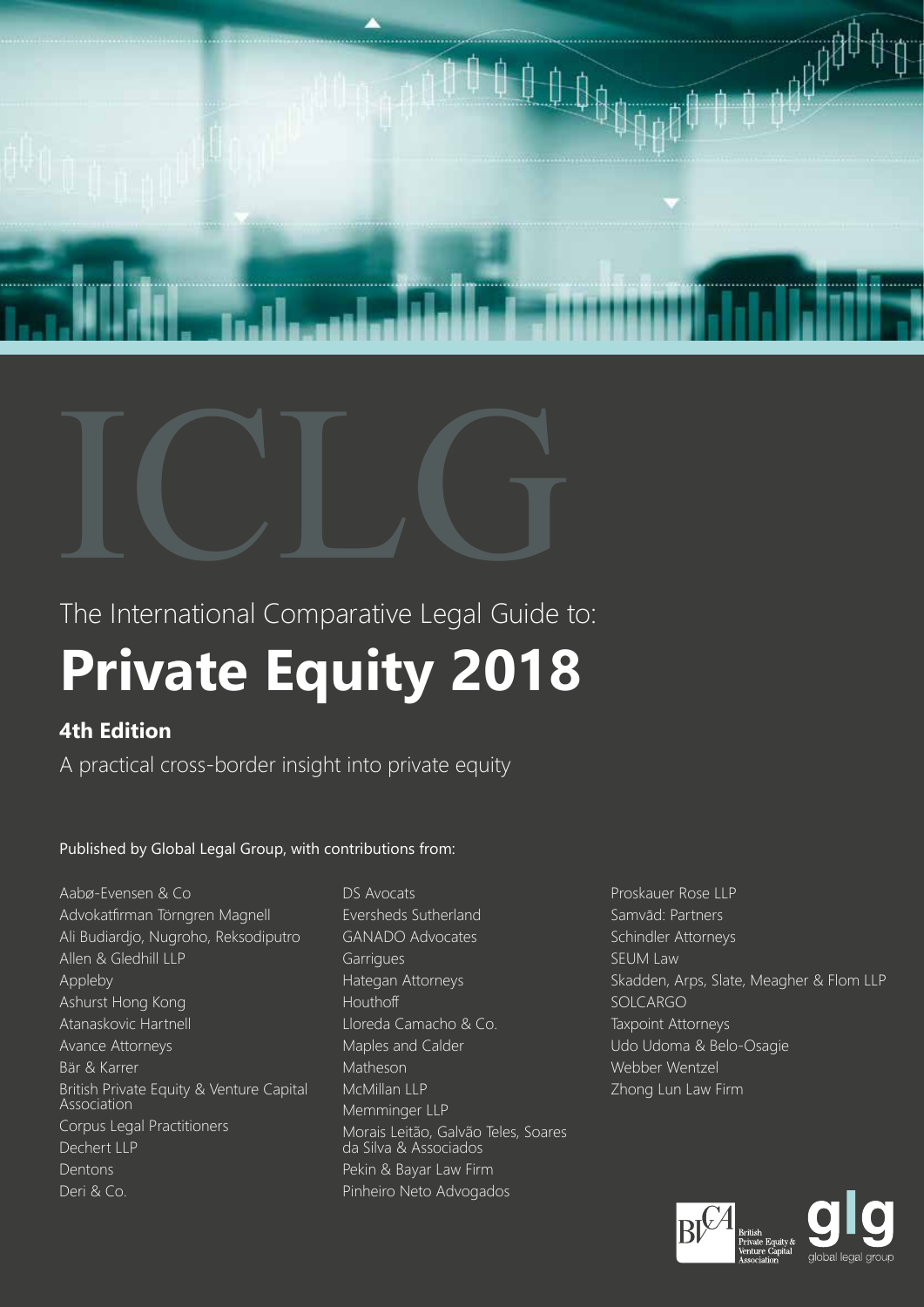

**Contributing Editors** Richard Youle & Lorenzo Corte, Skadden, Arps, Slate, Meagher & Flom LLP

**Sales Director** Florjan Osmani

**Account Director** Oliver Smith

|              | <b>Sales Support Manager</b> |
|--------------|------------------------------|
| Toni Hayward |                              |

**Sub Editor** Jenna Feasey

**Senior Editors** Suzie Levy Caroline Collingwood

**CEO** Dror Levy

**Group Consulting Editor** Alan Falach

**Publisher** Rory Smith

#### **Published by** Global Legal Group Ltd. 59 Tanner Street London SE1 3PL, UK Tel: +44 20 7367 0720 Fax: +44 20 7407 5255 Email: info@glgroup.co.uk URL: www.glgroup.co.uk

**GLG Cover Design** F&F Studio Design

#### **GLG Cover Image Source** iStockphoto

**Printed by** Ashford Colour Press Ltd July 2018

Copyright © 2018 Global Legal Group Ltd. All rights reserved No photocopying

**ISBN** 978-1-912509-22-5 **ISSN** 2058-1823

**Strategic Partners**



MIX Paper from<br>ponsible sou

FSC® C011748

# General Chapters:

| 1 | <b>What's in Store for Private Equity in 2018: A Few Predictions</b> – Sandro de Bernardini & Katja Butler,                                                  |                |
|---|--------------------------------------------------------------------------------------------------------------------------------------------------------------|----------------|
|   | Skadden, Arps, Slate, Meagher & Flom LLP                                                                                                                     |                |
|   |                                                                                                                                                              |                |
| 2 | Private Equity Transactions in the UK: the Essential Differences from the U.S. Market –<br>Nicholas Plant, Dentons                                           | $\overline{4}$ |
|   |                                                                                                                                                              |                |
| 3 | <b>Management Incentive Plans – The Power of Incentives –</b> Eleanor Shanks & Rob Day,<br>Proskauer Rose LLP                                                | 7              |
|   |                                                                                                                                                              |                |
| 4 | <b>National Security and Foreign Investment – Practical and Policy Dilemmas – Tom Taylor,</b><br>British Private Equity & Venture Capital Association (BVCA) | 14             |
|   |                                                                                                                                                              |                |

# Country Question and Answer Chapters:

| 5  | Australia         | Atanaskovic Hartnell: Lawson Jepps & Jon Skene                                                              | 20  |
|----|-------------------|-------------------------------------------------------------------------------------------------------------|-----|
| 6  | Austria           | Schindler Attorneys: Florian Philipp Cvak & Clemens Philipp Schindler                                       | 30  |
| 7  | <b>Bermuda</b>    | Appleby: Sally Penrose & Sarita Ebbin                                                                       | 39  |
| 8  | <b>Brazil</b>     | Pinheiro Neto Advogados: Eduardo H. Paoliello Jr.                                                           | 46  |
| 9  | Canada            | McMillan LLP: Michael P. Whitcombe & Brett Stewart                                                          | 53  |
|    | 10 Cayman Islands | Maples and Calder: Sheryl Dean & Heidi de Vries                                                             | 61  |
| 11 | China             | Zhong Lun Law Firm: Lefan Gong & David Xu (Xu Shiduo)                                                       | 68  |
|    | 12 Colombia       | Lloreda Camacho & Co.: Santiago Gutiérrez & Juan Sebastián Peredo                                           | 78  |
|    | 13 Finland        | Avance Attorneys: Ilkka Perheentupa<br>Taxpoint Attorneys: Sebastian Kellas                                 | 85  |
|    | 14 France         | DS Avocats: Arnaud Langlais & Gacia Kazandjian                                                              | 93  |
| 15 | Germany           | Memminger LLP: Dr. Peter Memminger & Ulrich Weidemann                                                       | 100 |
|    | 16 Hong Kong      | Ashurst Hong Kong: Chin Yeoh & Joshua Cole                                                                  | 108 |
| 17 | Hungary           | Deri & Co.: Béla Déri                                                                                       | 114 |
|    | 18 India          | Samvād: Partners: Vineetha M.G. & Ashwini Vittalachar                                                       | 120 |
|    | 19 Indonesia      | Ali Budiardjo, Nugroho, Reksodiputro: Freddy Karyadi &<br>Anastasia Irawati                                 | 130 |
|    | 20 Ireland        | Matheson: Eanna Mellett & Aidan Fahy                                                                        | 138 |
| 21 | Korea             | SEUM Law: Steve Ahn & Seungkyu Byun                                                                         | 146 |
|    | 22 Luxembourg     | Eversheds Sutherland: Holger Holle & José Pascual                                                           | 152 |
| 23 | <b>Malta</b>      | <b>GANADO Advocates: Andre Zerafa</b>                                                                       | 159 |
|    | 24 Mexico         | SOLCARGO: Fernando Eraña & Carlos Eduardo Ugalde                                                            | 165 |
|    | 25 Netherlands    | Houthoff: Alexander J. Kaarls & Vivian A. L. van de Haterd                                                  | 172 |
|    | 26 Nigeria        | Udo Udoma & Belo-Osagie: Folake Elias-Adebowale &<br>Christine Sijuwade                                     | 182 |
|    | 27 Norway         | Aabø-Evensen & Co: Ole Kristian Aabø-Evensen                                                                | 189 |
| 28 | Portugal          | Morais Leitão, Galvão Teles, Soares da Silva & Associados:<br>Ricardo Andrade Amaro & Pedro Capitão Barbosa | 210 |

**Further copies of this book and others in the series can be ordered from the publisher. Please call +44 20 7367 0720**

#### **Disclaimer**

**FSC** 

This publication is for general information purposes only. It does not purport to provide comprehensive full legal or other advice. Global Legal Group Ltd. and the contributors accept no responsibility for losses that may arise from reliance upon information contained in this publication. This publication is intended to give an indication of legal issues upon which you may need advice. Full legal advice should be taken from a qualified professional when dealing with specific situations.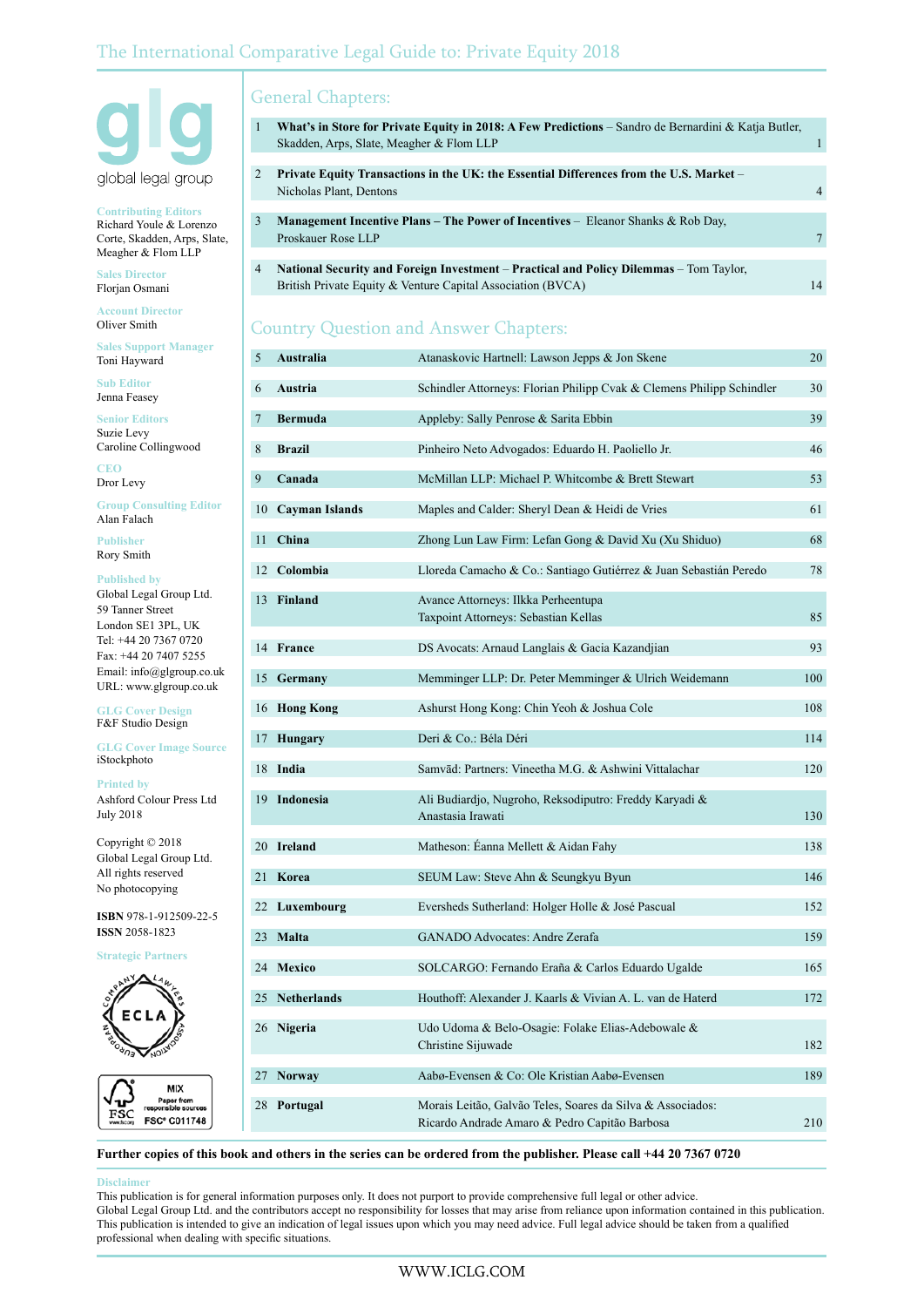## The International Comparative Legal Guide to: Private Equity 2018



## Country Question and Answer Chapters:

| 29 Romania        | Hategan Attorneys: Ioana Hategan & Ruxandra Eva Ciucur                     | 218 |
|-------------------|----------------------------------------------------------------------------|-----|
| 30 Singapore      | Allen & Gledhill LLP: Christian Chin & Lee Kee Yeng                        | 226 |
| 31 South Africa   | Webber Wentzel: Nicole Paige & Andrew Westwood                             | 233 |
| 32 Spain          | Garrigues: Ferran Escayola & María Fernández-Picazo                        | 242 |
| 33 Sweden         | Advokatfirman Törngren Magnell: Sten Hedbäck &<br>Vaiva Burgyté Eriksson   | 250 |
| 34 Switzerland    | Bär & Karrer: Dr. Christoph Neeracher & Dr. Luca Jagmetti                  | 258 |
| 35 Turkey         | Pekin & Bayar Law Firm: Ferhat Pekin & Selin Bayar                         | 266 |
| 36 United Kingdom | Skadden, Arps, Slate, Meagher & Flom LLP: Richard Youle &<br>Steven Hannah | 272 |
| 37 USA            | Dechert LLP: John LaRocca & Dr. Markus P. Bolsinger                        | 281 |
| 38 Zambia         | Corpus Legal Practitioners: Sharon Sakuwaha & Situlile Ngatsha             | 290 |

## EDITORIAL

Welcome to the fourth edition of *The International Comparative Legal Guide to: Private Equity*.

This guide provides the international practitioner and in-house counsel with a comprehensive worldwide legal analysis of the laws and regulations of private equity.

It is divided into two main sections:

Four general chapters. These chapters are designed to provide readers with an overview of key private equity issues, particularly from the perspective of a multi-jurisdictional transaction.

Country question and answer chapters. These provide a broad overview of common issues in private equity laws and regulations in 34 jurisdictions.

All chapters are written by leading private equity lawyers and industry specialists and we are extremely grateful for their excellent contributions.

Special thanks are reserved for the contributing editors Richard Youle and Lorenzo Corte of Skadden, Arps, Slate, Meagher & Flom LLP for their invaluable assistance.

Global Legal Group hopes that you find this guide practical and interesting.

The *International Comparative Legal Guide* series is also available online at www.iclg.com.

Alan Falach LL.M. Group Consulting Editor Global Legal Group Alan.Falach@glgroup.co.uk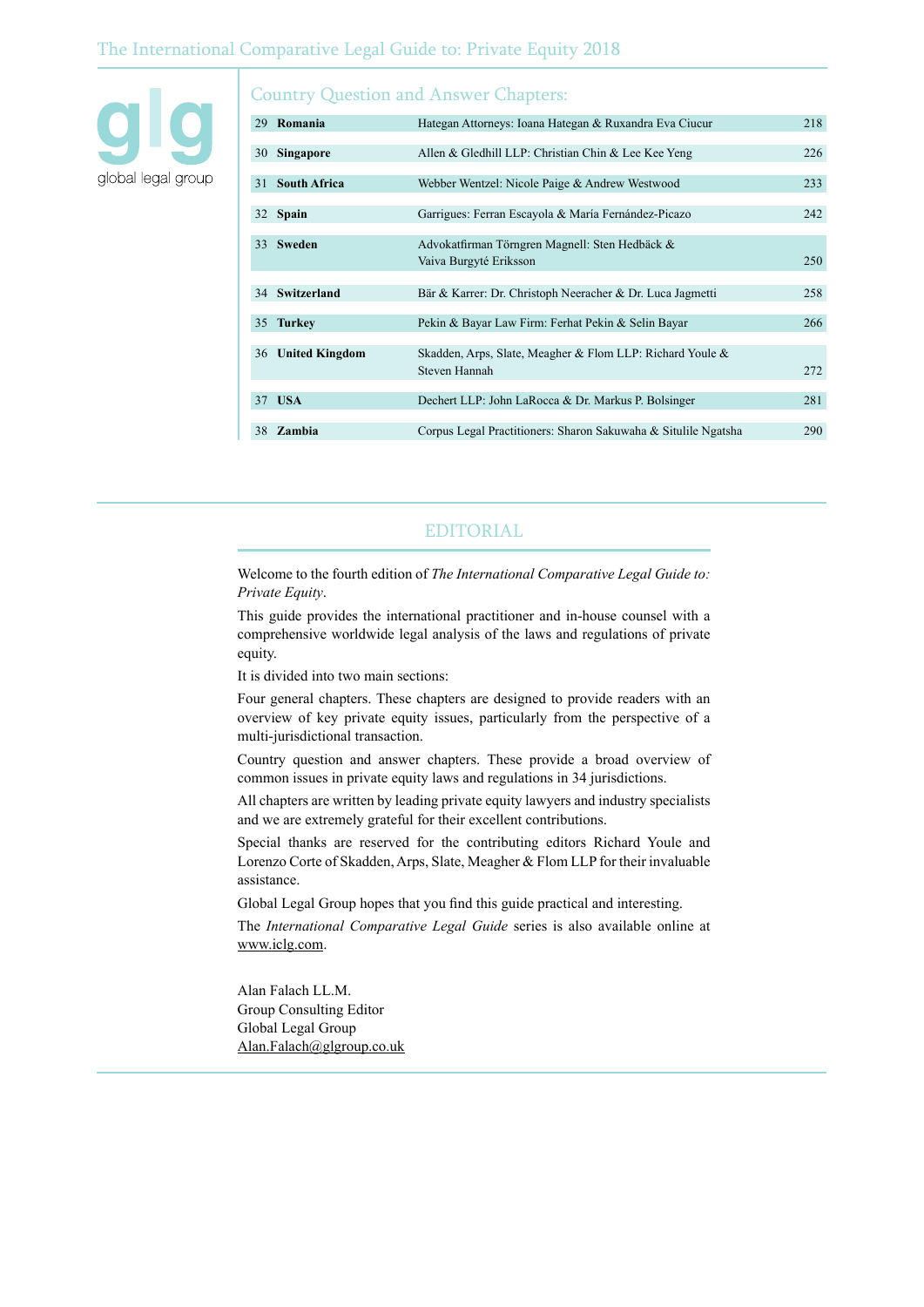# India

# Samvād: Partners

#### **1 Overview**

**1.1 What are the most common types of private equity transactions in your jurisdiction? What is the current state of the market for these transactions? Have you seen any changes in the types of private equity transactions being implemented in the last two to three years?**

In 2017, Private Equity ("**PE**") transactions in India amounted to approximately USD 26.4 billion across 682 deals. Consumertech and banking, financial services (especially FinTech space) and insurance segments attracted the largest PE investments in India. While deals in the consumer technology sector re-emerged with an average deal size of USD 47.1 million, the manufacturing sector witnessed a decline of approximately 67% in the volume of investment. Further, deals in the information technology and ITenabled services segment also saw a decline of approximately 29%, with the number of deals falling from 130 in 2016 to 92 in 2017.

Exit momentum continued to be robust, indicating healthy and strong public markets in India. The exit values for 2017 grew by approximately 60% over 2016 to almost USD 16 billion.

The push towards digital platforms by the government of India ("**GoI**") translated into investments into Flipkart, Ola and Paytm. Further, demonetisation resulted in more people opting for digital payment which facilitated the growth of digital payment platforms such as e-wallets, as well as driving the growth of the FinTech industry in India.

2017 witnessed an increase in the volume of non-performing assets in the banking system. This could result in a large number of deals in the stressed assets segment with the aid of insolvency and bankruptcy code.

#### **1.2 What are the most significant factors or developments encouraging or inhibiting private equity transactions in your jurisdiction?**

The GoI has undertaken various initiatives to reform, rationalise and simplify laws to encourage and attract further foreign investments in India. In particular, special attention has been given to foreign exchange laws, employment laws and tax laws to foster an environment conducive for business.

The Foreign Investment Promotion Board, the government body approving foreign investment in India, was abolished to make foreign direct investment ("**FDI**") into India easier and less timeconsuming. While approvals in relation to FDI are now granted by



Vineetha M.G.



Ashwini Vittalachar

the concerned administrative ministries or departments, the filing of necessary applications has been streamlined with the Foreign Investment Facilitation Portal ("**FIFP**") being set up as the single window agency to clear applications in one week's time. With only 11 notified sectors/activities requiring government approval for receiving foreign investment, FDI inflows have enhanced.

The implementation of the Goods and Services Tax ("**GST**") has ushered in a uniform tax regime in India with centralised registration. While it does not have a direct impact on PE funds or their investments, the general improvement in business and clarity in taxation regime has had a positive impact on the ecosystem, encouraging greater PE investments.

#### **2 Structuring Matters**

#### **2.1 What are the most common acquisition structures adopted for private equity transactions in your jurisdiction? Have new structures increasingly developed (e.g. minority investments)?**

Given the size of the deals, a lot of deals have been structured as co-investments between General Partners and Limited Partners. In recent times there has been a significant growth in co-investment structures. As co-investment structures offer access to funds, better assets, increased degree of control over investment portfolios and increased returns from capital, PE houses have increasingly adopted this medium of investment.

In recent years we have seen an increase in control/buyout deals as PE investors have become successful in bringing professional management to run the company. With the Indian promoters being more open to divesting their shareholding in the company, control/ buyout deals have seen a steady increase and are typically structured as secondary acquisition. Minority deals still continue to lead, with significant PE investments of 2017 being in minority deals.

PE investors typically invest in a combination of equity shares and convertible instruments such as convertible preferences shares or convertible debentures. Such convertible instruments are compulsorily convertible in case of offshore PE investors. Investors also typically acquire a nominal number of equity shares to exercise voting rights.

#### **2.2 What are the main drivers for these acquisition structures?**

Regulatory considerations such as the tax regime, foreign exchange laws and anti-trust laws act as a catalyst in structuring acquisition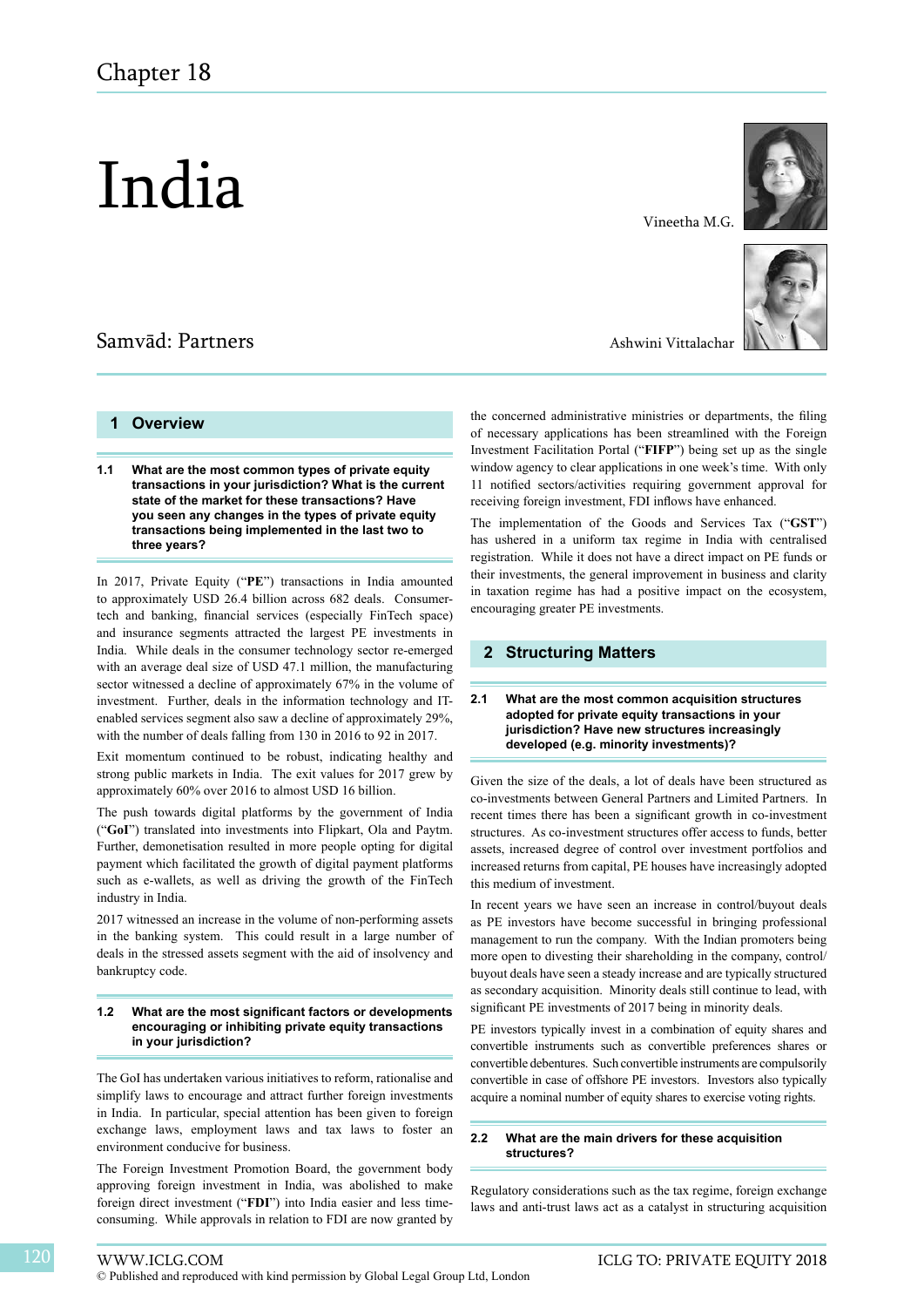transactions. Several restrictions are imposed on Indian companies for investments/acquisitions especially in case of share acquisitions/ investments by a foreign investor. Restrictions such as who can be an eligible investor, the nature of instruments that can be issued, limits on investment and sectoral caps, government approval for investments, timelines for payment of consideration and issuance of securities and feasibility of escrow arrangements are some of the restrictions imposed by the foreign exchange laws.

#### **2.3 How is the equity commonly structured in private equity transactions in your jurisdiction (including institutional, management and carried interests)?**

PE investors generally hold between 10%–25% of the share capital of a company and the controlling stake is typically held by the promoters/promoter group. Where the PE investor is desirous of acquiring a controlling stake, the promoters retain anywhere between 10%–25% and are entitled to an upside based on the performance of the company. In certain cases, the existing shareholders have fully exited the company and the PE investors have acquired 100% pursuant to a co-investment structure.

#### **2.4 What are the main drivers for these equity structures?**

The primary drivers for equity structures are: (i) business carried on by the target company and restrictions imposed by law on such business (if any); (ii) foreign exchange law restrictions including sectoral caps and conditions; (iii) the target company being a private limited company or public company; (iv) approvals that may be required; (v) sector-specific guidelines and approvals; (vi) anti-trust considerations and approvals; and (vii) tax considerations.

#### **2.5 In relation to management equity, what are the typical vesting and compulsory acquisition provisions?**

Employee stock options are the most common type of management equity incentives. As per the Companies Act, 2013 ("**Act**") promoters and directors (directly or indirectly) holding more than 10% of the equity share capital of a private company are not entitled to receive stock options. Options are vested over a period of three to five years, with compulsory vesting under certain circumstances. The stock option schemes formulated by companies provide for mechanism for vesting/forfeiture of options in the event of death of an employee/termination of employment.

#### **2.6 If a private equity investor is taking a minority position, are there different structuring considerations?**

Generally, PE investors hold a minority stake in Indian companies and the same is a preferred option because of the increasing liability on promoters under the Act. In transactions where PE investors are in the minority, customary protections such as board seat, veto rights, quorum rights, information/inspection rights, tag along rights and exit rights play a key role in ensuring that an investor's rights are protected. The scope and extent of veto rights granted to minority investors are generally limited, especially to matters affecting the rights attached to such investors' shares and no veto rights are granted for operational matters.

#### **3 Governance Matters**

#### **3.1 What are the typical governance arrangements for private equity portfolio companies? Are such arrangements required to be made publicly available in your jurisdiction?**

The shareholders' agreement sets out the rights of shareholders and provides for the manner of conduct of business, governance, share transfers and other restrictions. The typical governance arrangement includes:

- Appointment of representative on the board: PE investors seek for director representatives on the board depending on the percentage of shareholding in the company. The presence of such director is made mandatory for quorum, and meetings are adjourned in the absence of such quorum. Investors also seek to appoint observers to the board to attend meetings. Such observers are appointed in the capacity of non-voting and speaking observer. Similarly, investors negotiate and identify a list of matters on which decisions cannot be taken without the prior written consent of the investors. Typically, PE investors prefer to exercise their rights by way of shareholder consent rather than through appointment of nominee directors due to the extent of director obligations under the Act.
- Anti-dilution: Investors seek anti-dilution protection in order to prevent dilution in the shareholding percentage in a downround. Anti-dilution rights entitle an investor to subscribe/ acquire additional shares in the company, either on a full ratchet basis or weighted average basis, as may be agreed.
- Transfer restrictions: Investors are not in charge of the management of the company and depend on the promoter's expertise to run the business. Therefore, share transfer restrictions are imposed on promoters in order to retain them in the company. Common restrictions include lock-in restrictions, right of first offer or refusal, drag along rights, tag along rights and escrow arrangements.
- Exit mechanism: Exit mechanisms are usually negotiated upfront between the parties and captured in the transaction documents. Common exit mechanisms include initial public offer, strategic sale, third-party sale, buy-back and drag along rights.

The articles of association ("**AoA**") of the company are the byelaws of the company and set forth the governance rights and share transfer restrictions. Every company is bound to act in accordance with the provisions of its AoA, and non-conformance with the AoA would render any action as *ultra vires* and such act would not be enforceable. Therefore, provisions of the shareholders' agreement are incorporated in the AoA for better protection to PE investors and also to make such provisions binding on the company.

**3.2 Do private equity investors and/or their director nominees typically enjoy significant veto rights over major corporate actions (such as acquisitions and disposals, litigation, indebtedness, changing the nature of the business, business plans and strategy, etc.)? If a private equity investor takes a minority position, what veto rights would they typically enjoy?**

PE investors are given veto rights on matters such as corporate restructuring, indebtedness, litigation, change in business plan, change in the nature of business, to name a few. Where a PE investor holds a minority stake, veto rights extend to matters such as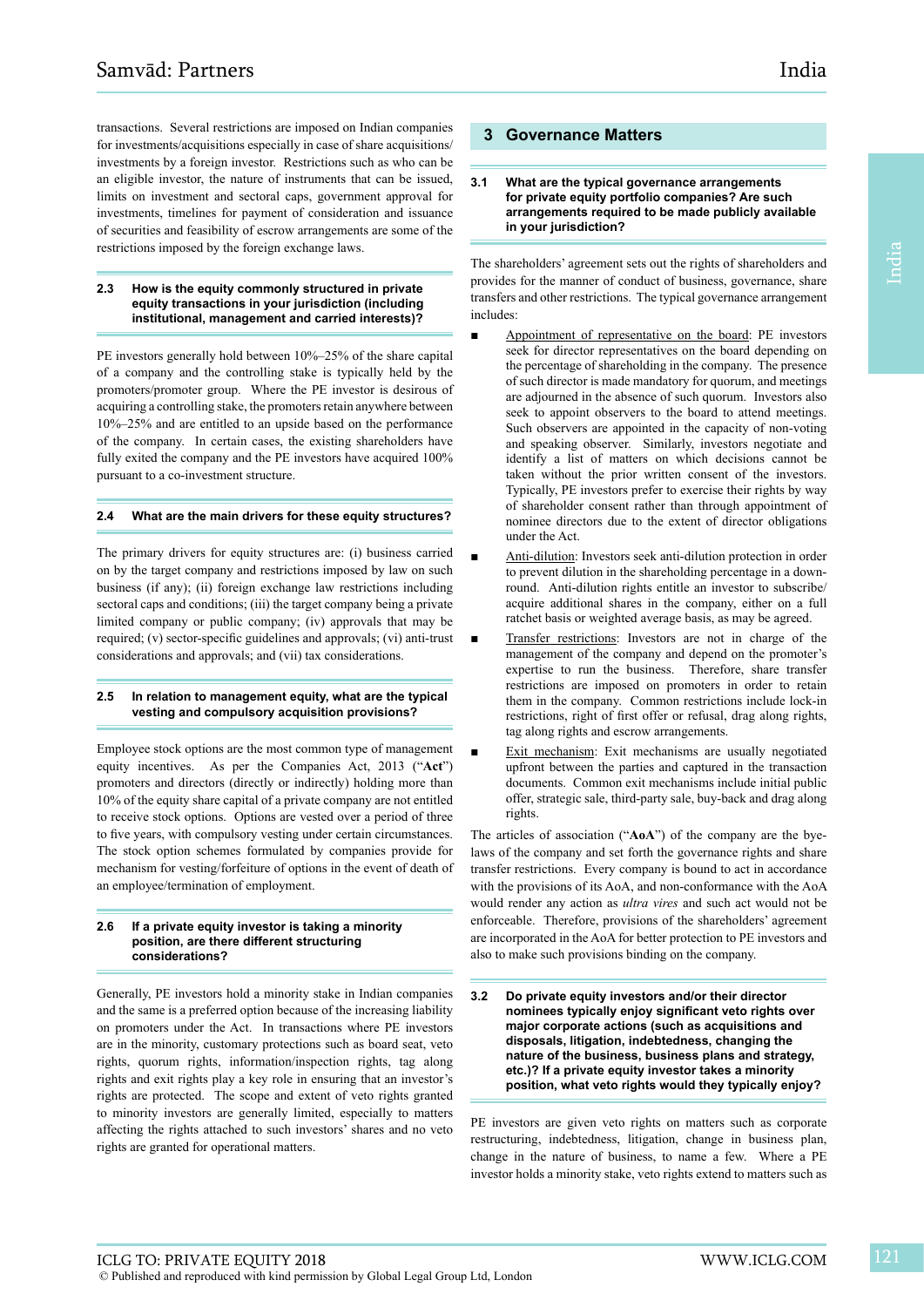change in name of the business, opening branch offices, execution, variation or termination of any material agreement outside the course of ordinary business, appointment or termination of key employees, approval or modification of the terms of the stock option plan for employees and change in the composition of the board. As explained in question 3.1 above, investors choose to exercise such veto rights by way of shareholder consent rather than through nominee directors, in light of the fiduciary obligations imposed on directors under the Act.

#### **3.3 Are there any limitations on the effectiveness of veto arrangements: (i) at the shareholder level; and (ii) at the director nominee level? If so, how are these typically addressed?**

There are no limitations on the effectiveness of veto arrangements at the shareholder level. Every director has a fiduciary duty towards the company which may or may not always be aligned with the interest of the investor, resulting in limitation on the effectiveness of veto matters at the nominee director level. This can be addressed by ensuring that veto rights are also available at the shareholder level. In certain cases, such veto rights are exercised by way of investor consent even prior to the matter being taken up at the board/ shareholder level.

#### **3.4 Are there any duties owed by a private equity investor to minority shareholders such as management shareholders (or** *vice versa***)? If so, how are these typically addressed?**

PE investors holding a majority stake in a company should ensure that they do not act in an unfair, fraudulent or oppressive manner against the interest of minority shareholders. A shareholder is considered as a minority shareholder if he/she holds at least 10% shares in the company. The Act provides the following protections to minority shareholders:

- Right to file an application before the tribunal in the event affairs of the company are being conducted in a manner that is prejudicial to public interest or prejudicial or oppressive to the shareholder(s) or prejudicial to the interest of the company.
- Right to file an application with the tribunal (class action suit) against the company, directors, and/or auditors in the event the affairs of the company are being conducted in a manner prejudicial to the interest of the company, its members or depositors.
- Consent rights with respect to merger and acquisitions.
- Minority shareholders of listed companies have the right to appoint a director to represent the interest of such small shareholders in the company.

Since most PE transactions in India are structured as minority stake investments, and since the control of management is seldom overtaken by the PE investor in question, typically these issues are not predominant in the normal course of business. However, it is possible for a promoter holding a minority stake to allege oppression in the event of the exercise of control rights by a PE investor.

#### **3.5 Are there any limitations or restrictions on the contents or enforceability of shareholder agreements (including (i) governing law and jurisdiction, and (ii) non-compete and non-solicit provisions)?**

There are no restrictions on the contents and enforceability of shareholders' agreements. As explained in question 3.1, provisions

of the shareholders' agreements are incorporated in the AoA to ensure dual protection *vis-à-vis* enforcement, in case of breach. It is advisable for shareholder agreements to be governed by Indian laws so as to enable better enforcement, as operations of the company will need to comply with Indian laws.

It is common to incorporate restrictive covenants such as noncompete, non-solicitation and confidentiality obligations in shareholders' agreements. While it is possible to enforce breach of confidentiality and non-solicitation restrictions, enforceability of breach of non-competition restrictions is limited to sale of goodwill only under the Indian laws. Also, enforceability of non-compete restrictions is not possible in the context of post-termination of employment. Indian courts take into consideration reasonability of non-compete restrictions while determining the scope and extent of enforceability of such restrictions.

PE investors appointing nominee directors are required to comply with the provision of the Act. The Act provides a list of disqualifications for the appointment of directors, which includes failure to procure a director identification number, a person being an undischarged insolvent, a person being convicted by a court for any offence involving moral turpitude or others, to name a few.

In India, directors of a company are responsible for the day-to-day affairs and management of the company. They have a fiduciary duty towards the company to act in the interest of the company. The responsibility, risk and liability of any director, including a PE fund's nominee director, have gone up manifold. The Act specifically provides for the duties of a director and the consequences of a breach of such duty. Stringent penalties have been prescribed, such as a minimum fine of Rs. 25,000 and maximum fine of Rs. 250 million in the event of contravention of the provisions of the Act. Apart from monetary penalties, certain offences even attract imprisonment. While a nominee director will hold a non-executive position on the board, he nonetheless must discharge and fulfil his fiduciary obligations. These fiduciary obligations are now prescribed under the statute, and are no longer common law requirements.

Consequently, if such a nominee director becomes an "officer in default", i.e., an officer of the company who contravenes any provisions of the Act, he will be subject to the same penalties as an executive director of the company.

Previously, a nominee director could recuse his liability on account of a lack of knowledge of the contravention and express consent over such contravening act. However, the Act has raised the bar in terms of a nominee director's obligations and such a defence is available in a restricted manner. A nominee director is deemed to have knowledge by virtue of receipt by him of any proceedings of the board. Similarly, a nominee director who has consented or connived in the facilitation of a contravening act will be liable as an officer in default. In this regard, he is deemed to have consented if he has not objected to the contravening act during his participation in such board proceedings.

In light of the above, a nominee director can no longer escape liability purely on the basis of his appointment as a nominee/non-

**<sup>3.6</sup> Are there any legal restrictions or other requirements that a private equity investor should be aware of in appointing its nominees to boards of portfolio companies? What are the key potential risks and liabilities for (i) directors nominated by private equity investors to portfolio company boards, and (ii) private equity investors that nominate directors to boards of portfolio companies under corporate law and also more generally under other applicable laws (see section 10 below)?**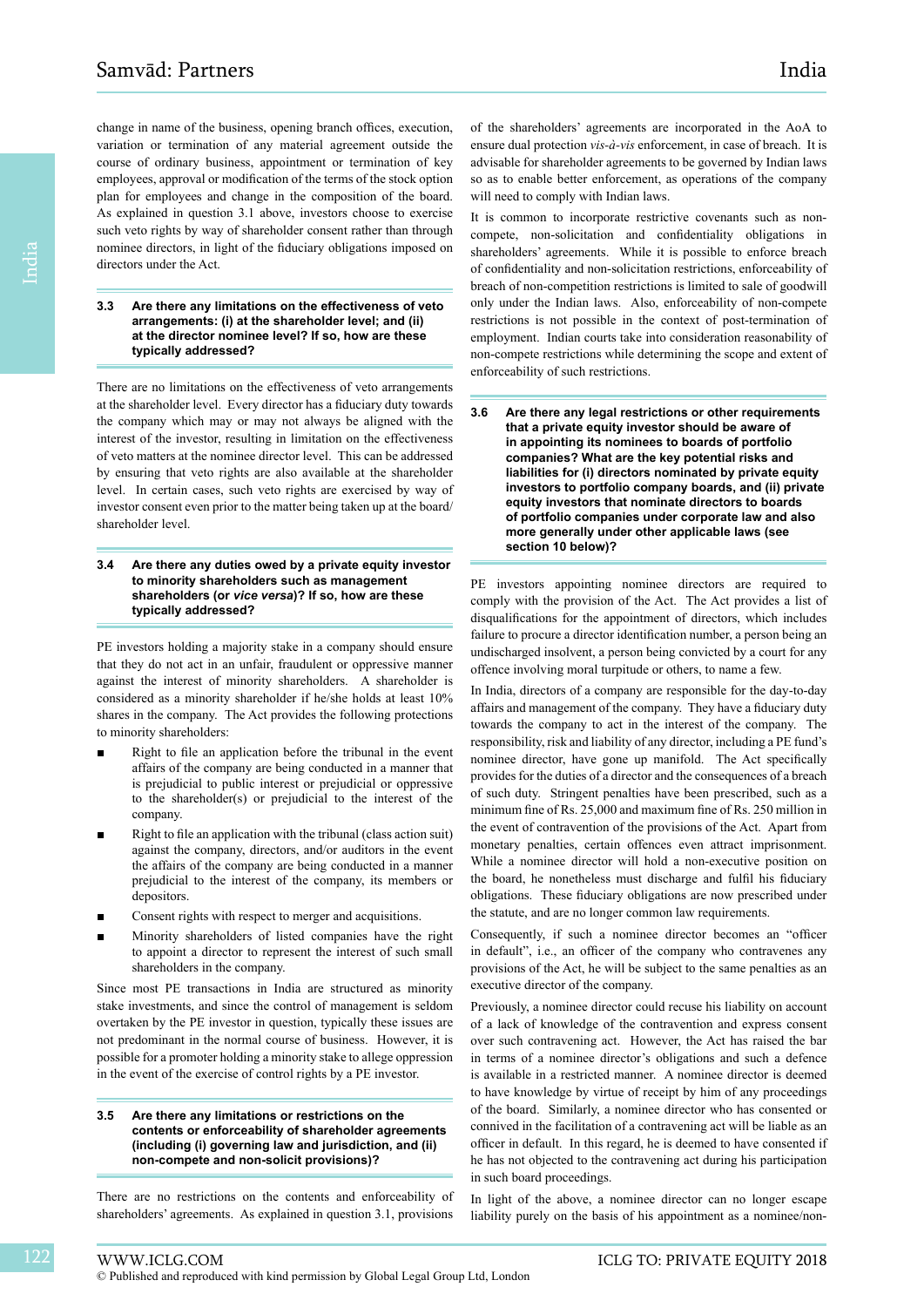executive director. This regime has made PE investors cautious about the extent of the governance and oversight being exercised over the portfolio companies, and certain PE investors in fact are choosing to appoint a non-voting 'observer' on the board, instead of appointing a director (who then has various fiduciary obligations towards the company).

Since a PE fund would be a shareholder in the portfolio company, the PE investor's liability is restricted only to the extent of any unpaid capital as regards the shares held by such PE fund. Such liability would normally be enforced only in the context of a winding up.

**3.7 How do directors nominated by private equity investors deal with actual and potential conflicts of interest arising from (i) their relationship with the party nominating them, and (ii) positions as directors of other portfolio companies?**

As mentioned in question 3.6, directors have a fiduciary duty towards the company and are required to act in the best interest of the company. In the event interest of the PE investor is not aligned with the interest of the company, there could be a potential conflict of interest. Since a PE investor's investment is dependent on the company's growth and performance, the possibility of the investor's interest being separate from that of the company is fairly remote.

There could also be a conflict of interest if a PE investor nominates a common nominee director on the board of two of its portfolio companies that are competing with each other or engaged in business transactions that are not on arm's length basis and in the ordinary course of business and is motivated by self-dealing by such nominee director. In such cases, the nominee director steps down from the board of one of the companies to avoid conflict of interest.

## **4 Transaction Terms: General**

**4.1 What are the major issues impacting the timetable for transactions in your jurisdiction, including competition and other regulatory approval requirements, disclosure obligations and financing issues?**

Timelines of a transaction would be affected in the event an approval is required, especially from the Reserve Bank of India ("**RBI**") and Securities and Exchange Board of India ("**SEBI**"). PE investment by an offshore PE fund in a company whose business falls within a regulated sector (such as defence, insurance, to name a few), or investments in excess of the prescribed sectoral caps, require approvals from the concerned ministry or department through the FIFP.

Also, where the portfolio company is a listed entity, timelines for seeking necessary corporate approvals to facilitate the investment will need to be factored, and could have an impact on the overall transaction timetable. Consent from the Indian anti-trust regulator, the Competition Commission of India ("**CCI**") is also becoming very critical in PE deals, especially given the nature and size of the deals. While the competition regulations do provide for certain exemptions from notifying the CCI, the CCI's decisions in the past have tended towards the narrowing down of these exemptions. Obtaining this approval is also impacting the timelines for PE deals in India.

#### **4.2 Have there been any discernible trends in transaction terms over recent years?**

PE investments are structured by way of a subscription to equity,

convertible preference shares or convertible debentures. In case of an offshore PE investor, such instruments must be mandatorily convertible, as per the extant foreign exchange laws in India. In 2014, RBI permitted issuance of warrants to offshore PE funds, subject to pricing and conversion formula for warrants being determined upfront at the time of issuance, and at least 25% of the total consideration for such issuance being paid upfront and balance being paid within a period of 18 months from the date of investment. Tax indemnities are being negotiated in detail in the context of exit by a PE fund, due to an increased tax burden under Indian laws (even where the buyer and seller entities are offshore companies, but dealing with Indian securities). In case of sale by one offshore PE fund to another offshore entity, tax exposures and tax indemnities are being looked at more closely with a view to provide necessary comfort to the buyer entity. At the same time, such comfort is not drawn at the cost of an increased indemnity exposure for the selling PE entity. Consequently, tax indemnity insurances are gaining

Given the tax and foreign exchange restrictions, there have been no discernible trends affecting transaction terms, *per se*, in recent years.

popularity to help mitigate this risk.

#### **5 Transaction Terms: Public Acquisitions**

#### **5.1 What particular features and/or challenges apply to private equity investors involved in public-to-private transactions (and their financing) and how are these commonly dealt with?**

In India, PE investors are seldom parties to public-to-private transactions. A minimum of 25% of the share capital of a listed company is required to be publicly held (i.e., to be held by persons other than promoters/promoter group). Depending on the rights available to the PE fund, the PE fund may be classified as a part of the public shareholding.

The SEBI (Delisting of Equity Shares) Regulations, 2009 ("**Delisting Regulations**") governs the delisting of equity shares of listed companies. Under the Delisting Regulations, no company can make an application for delisting and no recognised stock exchange shall permit delisting of shares of a company in the following circumstances:

- pursuant to a buy-back of equity shares of the company;
- pursuant to preferential allotment made by the company;
- unless a period of three years has lapsed since the listing of that class of equity shares on any recognised stock exchange; or
- if any instruments issued by the company, which are convertible into the same class of equity shares that are sought to be delisted, are outstanding.

Several other restrictions apply to a listed company proposing to delist, including minimal shareholding that a promoter needs to hold pursuant to the delisting and price determination for the delisting. Delisting is therefore not a preferred mode of exit for PE investors, who typically consider an initial public offer as a mode of exit from the portfolio companies and prefer the liquidity by way of listed shares. Consequently, PE investors invest at a time when the portfolio companies still have three to five years before listing and exit the company at the time of listing or shortly thereafter. Alternatively, PE investors invest in companies after listing.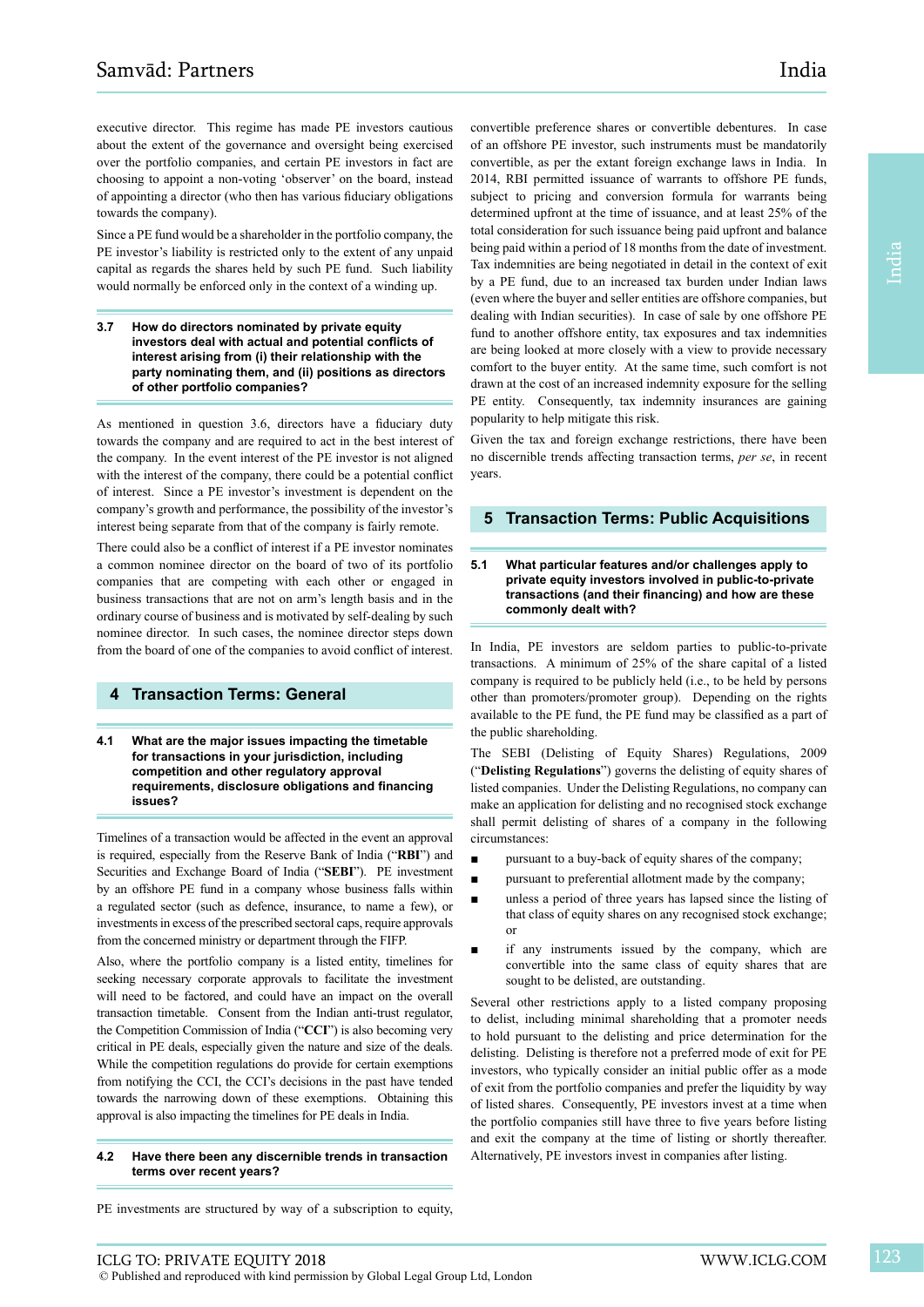#### **5.2 Are break-up fees available in your jurisdiction in relation to public acquisitions? If not, what other arrangements are available, e.g. to cover aborted deal costs? If so, are such arrangements frequently agreed and what is the general range of such break-up fees?**

The concept of a breakup fee is at a nascent stage in India and is making its way through transactions as well. Although it is much more common to private deals (especially where financial institutions are involved or in case of termination due to nonsatisfaction of certain conditions), deal protection mechanisms such as break fees and reverse break fees are extremely rare in public deals in India.

#### **6 Transaction Terms: Private Acquisitions**

#### **6.1 What consideration structures are typically preferred by private equity investors (i) on the sell-side, and (ii) on the buy-side, in your jurisdiction?**

On the buy-side, PE investors adopt both single and tranche-based investment structures. Although, on the sell-side the promoters prefer the investment to be completed in a single tranche. This helps the company better implement its targets and leaves a strong impact on the market about the robustness of the business and company's performance.

It is common to structure acquisition transactions on a tranche basis, with majority stake being acquired in the first tranche and payments for such tranches being made simultaneously. Buyout deals are structured as complete acquisition upfront along with a mechanism for retaining the management team. The acquirer ensures that the management team is retained either as employees or consultants post acquisition to ensure better alignment of the business and growth opportunities for the target company. Management team is also retained as this helps in protecting the acquirer from any potential claims in the coming years.

RBI has permitted deferred consideration structures under which 25% of the total consideration can be paid by the buyer on a deferred basis within 18 months from the date of the transfer agreement. Also, the buyer is permitted to settle 25% of the total consideration through escrow arrangement for a period not exceeding 18 months from the date of the transfer agreement.

#### **6.2 What is the typical package of warranties/indemnities offered by a private equity seller and its management team to a buyer?**

A PE seller usually provides basic warranties on title and authority. The scope of warranties would also extend to enforceability and tax liabilities. A PE seller rarely provides detailed warranties or indemnities, especially on the operation of the company. It is possible to receive such warranties in case the control is being exercised entirely by the PE seller, which is typically rare in India. A buyer, however, is given ample comfort by the promoters who normally provide exhaustive warranties to the buyer both on the business and operations of the company as well as enforceability, title, etc. Typically, the liability of a promoter to indemnify is equally exhaustive, subject to certain standard limitations on such liability such as time limitation and cap on the liability.

While the indemnities of a PE seller are typically limited for breach of warranties, as discussed in the first paragraph of the response to question 6.2, tax indemnities are becoming fairly comprehensive in the context of a sale by a PE investor, and have been negotiated closely in recent years. In certain deals, PEs are seeking insurance for indemnities, especially tax indemnities.

#### **6.3 What is the typical scope of other covenants, undertakings and indemnities provided by a private equity seller and its management team to a buyer?**

PE sellers seldom provide any covenants/undertakings, except for completing the sale of shares in accordance with law and within the prescribed timelines.

The management team is bound by confidentiality, non-compete and non-solicitation restrictions. Also, the management team is usually retained in the company for a period of at least three years post acquisition. This is to ensure integration of business and better growth of the company post acquisition. Buyers usually insist on the management team entering into necessary agreements setting out the terms of their engagement with the company. The scope and extent of indemnities provided by the PE seller are explained in question 6.2.

**6.4 Is warranty and indemnity insurance used to "bridge the gap" where only limited warranties are given by the private equity seller and is it common for this to be offered by private equity sellers as part of the sales process? If so, what are the typical (i) excesses / policy limits, and (ii) carve-outs / exclusions from such warranty and indemnity insurance policies?**

Warranties and indemnities provided by the promoters are usually used to cover the gap in the warranties and indemnities provided by the PE sellers. Therefore, from a buyer's perspective, sufficient protection is extended to it by the promoters.

#### **6.5 What limitations will typically apply to the liability of a private equity seller and management team under warranties, covenants, indemnities and undertakings?**

Since the scope of a PE seller's indemnity is limited (on account of the nature of the warranties being given), additional limitations are typically minimal. It is possible to seek limitation of liability on the basis of time and a cap on the overall liability (which can be up to 100% of the consideration received). Since the scope of warranties extended by the promoters is exhaustive, detailed limitations to a promoter's liability are negotiated. It is fairly standard to have a time limitation and a cap on the overall liability of the promoters (which again is usually up to 100% of the consideration received). Breach of fundamental warranties, specific indemnities and fraud are usually uncapped. Additionally, it is also possible to negotiate time limitations, *de minimis* and a basket, in addition to exclusions such as non-liability for indirect and consequential losses, exclusions in case of an insurance cover, etc.

#### **6.6 Do (i) private equity sellers provide security (e.g. escrow accounts) for any warranties / liabilities, and (ii) private equity buyers insist on any security for warranties / liabilities (including any obtained from the management team)?**

PE sellers seldom provide any security for warranties/liabilities. However, for specific indemnity matters, the parties usually agree to an escrow mechanism under which a certain percentage of the total consideration is held in an escrow account for a certain time period and thereafter released, subject to absence of any indemnity claims.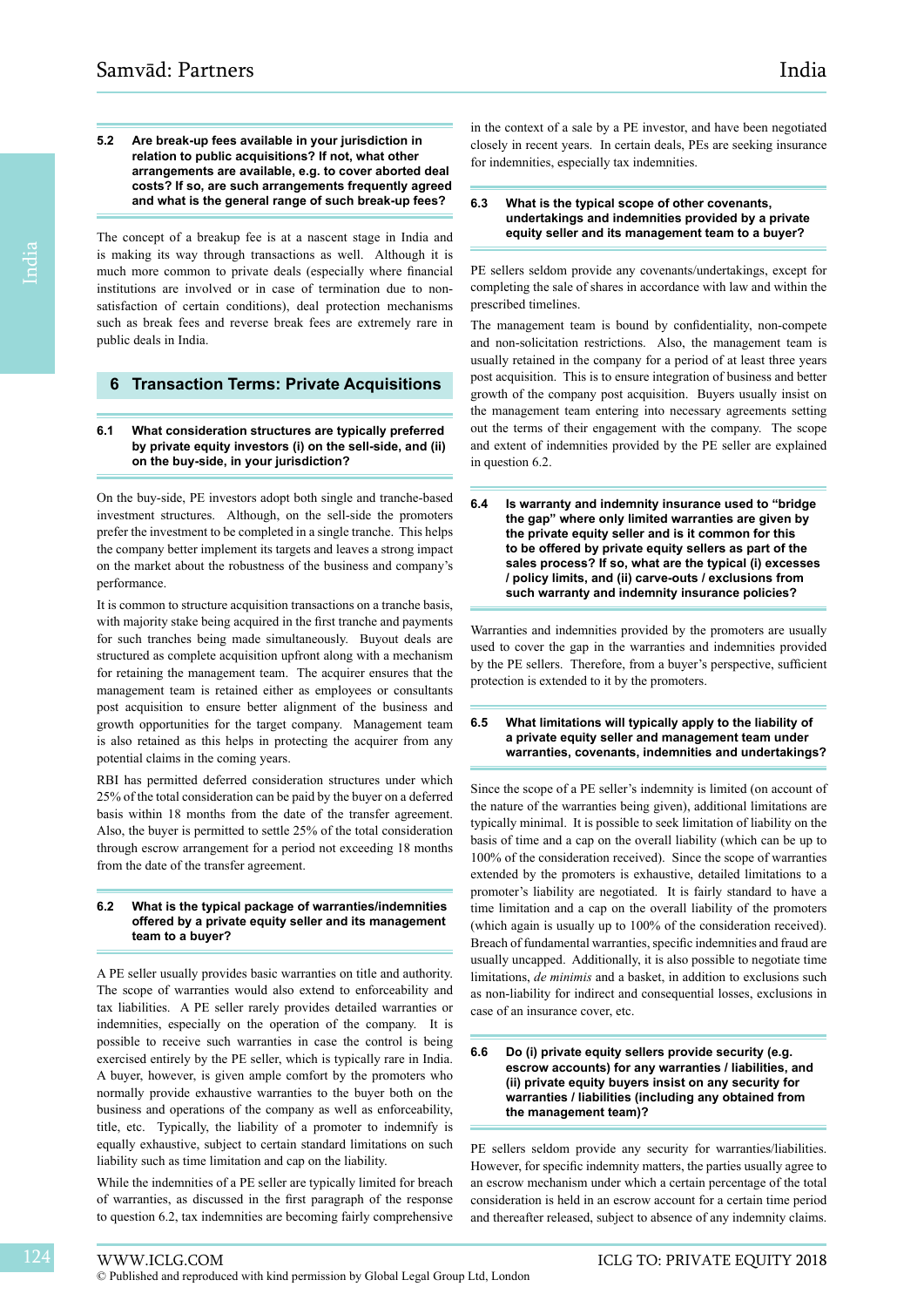Again, it is not usual to provide security in the context of an investment by a PE investor. At best, there could be hold-back mechanisms or conversion adjustments provided in the documents to address any liabilities.

**6.7 How do private equity buyers typically provide comfort as to the availability of (i) debt finance, and (ii) equity finance? What rights of enforcement do sellers typically obtain if commitments to, or obtained by, an SPV are not complied with (e.g. equity underwrite of debt funding, right to specific performance of obligations under an equity commitment letter, damages, etc.)?**

Typically, representations are obtained from the PE investor with respect to their funding ability. Sometimes escrow mechanisms are also put in place.

In the case of listed companies, where an open offer is made, the law requires that the open offer consideration be kept in escrow. In certain buyout deals we have seen comfort letters being provided.

#### **6.8 Are reverse break fees prevalent in private equity transactions to limit private equity buyers' exposure? If so, what terms are typical?**

A reverse break fee is provided in certain cases and is usually limited to a pre-estimate of the costs incurred up to the negotiation stage. This helps to ensure that neither party engages in unreasonable negotiation nor breaches any exclusivity without having to suffer a penalty.

## **7 Transaction Terms: IPOs**

#### **7.1 What particular features and/or challenges should a private equity seller be aware of in considering an IPO exit?**

The procedure involved in an IPO is governed by the SEBI (Issue of Capital and Disclosure Requirements) Regulations, 2009 ("**ICDR Regulations**") and is typically run by the company and its promoters. The ICDR Regulations impose various pre-conditions, including minimum net tangible assets, track record of distributable profits, and minimum net worth, among others. An issuer company not satisfying any of the conditions may still be able to carry out an IPO if the issue is made through a book building process and the issuer undertakes to allocate at least 75% of the net offer to qualified institutional buyers and to refund all subscription monies if it fails to make such allotment to qualified institutional buyers. Some of the other key challenges that an IPO exit poses for a PE investor are: (a) pre-IPO shareholding is typically locked in for a period of one year (other than for foreign venture capital investors ("**FVCI**"), alternative investment funds under category I and II ("**AIF**") and employee stock options); (b) PE investors run the risk of being characterised as promoters where they hold more than 20% shareholding, in which case they could become subject to promoter-related obligations (including disclosure obligations), under the ICDR Regulations; (c) market conditions typically require an IPO to comprise a primary as well as a secondary component and therefore a complete exit by way of an IPO is not generally possible; (d) where PEs are exiting by way of an offer for sale, certain indemnities and warranties may have to be provided by PEs in the prospectus in relation to those shares; (e) prior to the filing of the red herring prospectus, all special rights (such as veto rights/transfer rights) of the PE investor need to be dropped from the constitution of the company and, in certain cases, SEBI may require that the agreements be terminated, giving rise to enforceability concerns in cases where the IPO does not go through; and (f) post listing, all sale transactions must comply with the conditions of the SEBI (Substantial Acquisition of Shares and Takeovers) Regulations, 2011 and the SEBI (Prohibition of Insider Trading) Regulations, 2015.

A failed IPO can have an adverse impact on the valuation of the PEs. Therefore, IPO exits are only attempted where the company is confident of completing it successfully. Furthermore, the ICDR Regulations impose an obligation on the company to provide an exit to dissenting shareholders in the context of an IPO. This additional exit burden could have an impact overall for IPO exits for a PE seller.

Even though an IPO is strictly regulated, 2017 has witnessed multiple exits by way of an IPO. The upgrade in India's rating by Moody may have encouraged this trend. The popularity of IPO as a mode of exit is dependent upon market confidence. Therefore, it may not be preferred by some investors in light of the regulatory processes and uncertainties on the return involved.

#### **7.2 What customary lock-ups would be imposed on private equity sellers on an IPO exit?**

Under the ICDR Regulations, the minimum promoter's contribution is required to be locked in for a period of three years from the date of commercial production or date of allotment in the public issue, whichever is later. Promoters holding in excess of the minimum promoter's contribution are locked in for one year. In this regard, the term 'minimum promoters' contribution' for an IPO has been defined as not less than 20% of the post-issue capital. On the other hand, the entire pre-issue capital held by persons other than promoters shall be locked in for a period of one year. FVCI registered with the SEBI, AIF, and employees holding shares under an employee stock option scheme are, however, exempt from such lock-in restrictions, provided that such FVCI and AIF have held securities of the issuer company for at least one year.

#### **7.3 Do private equity sellers generally pursue a dual-track exit process? If so, (i) how late in the process are private equity sellers continuing to run the dual-track, and (ii) were more dual-track deals ultimately realised through a sale or IPO?**

Since PE investors tend to pursue several exit channels, a dual-track exit process is quite common. This allows PE investors to prepare themselves for an IPO even as they negotiate terms for a third-party sale. Additionally, the procedure for an IPO is highly regulated and contingent on market conditions. Given the limited life of funds, PE funds typically explore multiple exit options simultaneously.

## **8 Financing**

**8.1 Please outline the most common sources of debt finance used to fund private equity transactions in your jurisdiction and provide an overview of the current state of the finance market in your jurisdiction for such debt (particularly the market for high yield bonds).**

Banks are not permitted to extend loans for funding an investment/ acquisition of shares in India. Therefore, PE funds cannot raise debt finance from banks for their investments in India. However, some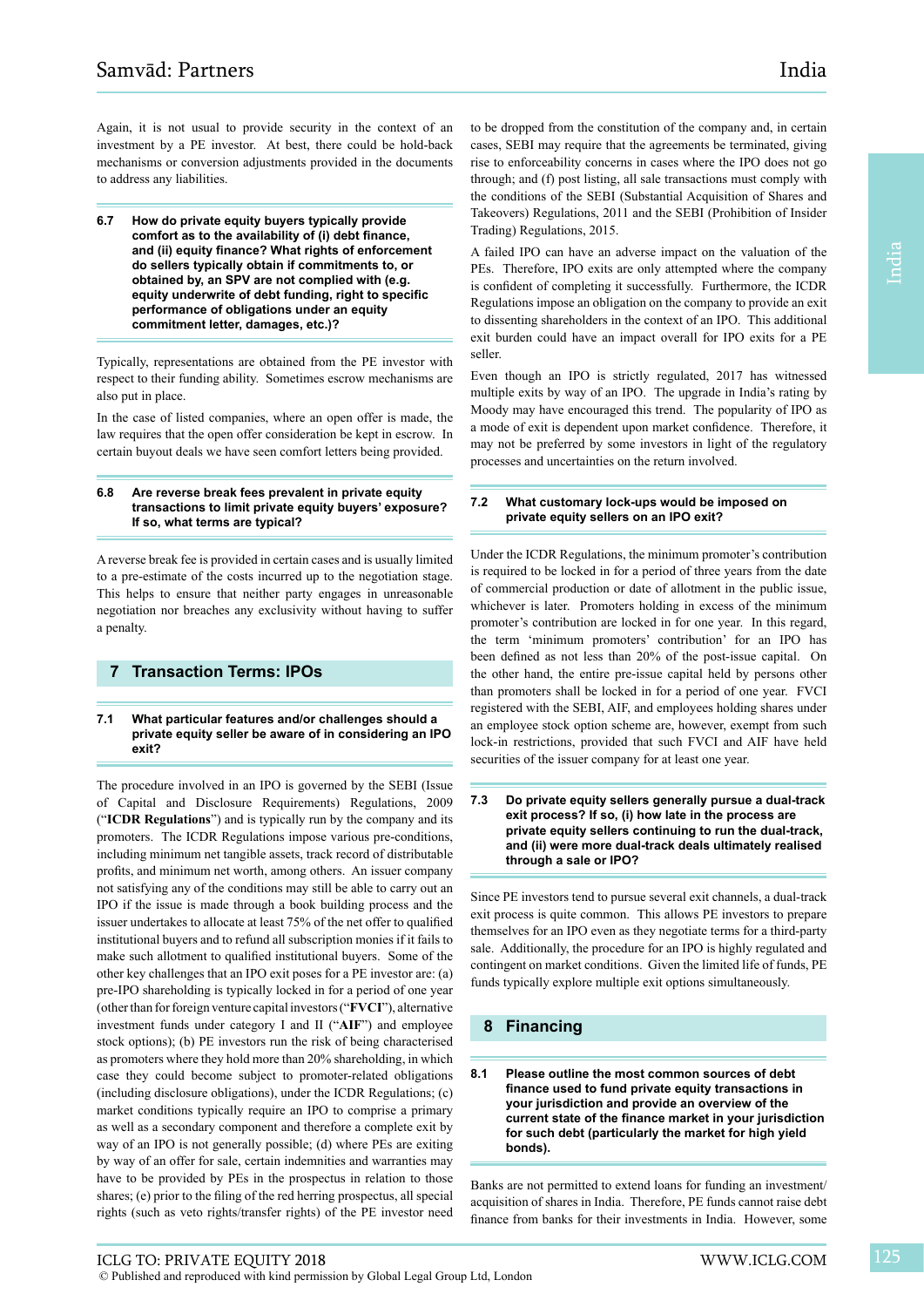promoters do approach non-banking finance companies for financing acquisitions. RBI has been considering relaxing these regulations especially to enable leveraged buyouts of distressed assets.

#### **8.2 Are there any relevant legal requirements or restrictions impacting the nature or structure of the debt financing (or any particular type of debt financing) of private equity transactions?**

As discussed in question 8.1 above, banks cannot extend loans for financing acquisitions. Additionally, public companies are also prevented from providing financial assistance for the purchase of their own shares.

## **9 Tax Matters**

#### **9.1 What are the key tax considerations for private equity investors and transactions in your jurisdiction? Are off-shore structures common?**

Under the Income Tax Act, 1961 ("**IT Act**"), income earned by a domestic fund registered with SEBI as a venture capital fund ("**VCF**") or as an AIF, is not eligible to tax as per Section 10 (23FB) and Section 10 (23FBA). Such VCFs and AIFs have been granted pass through status under Section 115U of the IT Act with respect to income other than business income. Business income of an AIF is taxable at the fund level, at applicable rates, and is exempt in the hands of the unit holder. However, no tax pass through status is applicable to category III AIFs. Further, Section 56(2) of the IT Act, exempts a VCF receiving a share premium amount from a portfolio company from being taxed under the head 'income from other sources'.

While there are no specific tax exemptions available to FVCIs, as per section 90(2) of the IT Act, the provisions of the IT Act apply to a non-resident investor investing from a country with which India has a tax treaty, only to the extent the provisions of the IT Act are more beneficial. Thus, a FVCI investing through a tax treaty jurisdiction can avail benefits under the relevant tax treaty. It is pertinent to note that India has amended its double tax avoidance treaties with Mauritius and Singapore taking away such tax benefits on and after April 1, 2017. However, investments through entities in Mauritius or Singapore, made before April 1, 2017, have been grandfathered. The GoI also introduced the Generally Anti-Avoidance Rule ("**GAAR**") with effect from April 1, 2017 with the aim of providing transparency in tax matters and curb tax evasion. Where a transaction is structured, devoid of any business reason with the principal aim of obtaining a tax benefit, such a transaction is deemed impermissible for the purposes of such tax benefit. Consequently, GAAR does not apply if the jurisdiction of a foreign investor (including a FVCI) is finalised based on commercial considerations and the sole purpose of the arrangement is not to obtain tax benefit.

In the past, offshore structures were quite common, with investment flowing from Mauritius and Singapore in light of various tax considerations. Amendments to the tax treaties in these jurisdictions along with the introduction of GAAR will have a significant role in fund structuring decisions in the coming years.

#### **9.2 What are the key tax considerations for management teams that are selling and/or rolling-over part of their investment into a new acquisition structure?**

Capital gains tax is one of the most significant considerations while exploring sale/roll over of investments into newer acquisition

structures. Where an asset is held for less than 36 months (12 months in case of listed securities) before transfer, such transfer is eligible to short-term capital gains ("**STCG**") tax whereas, gains arising from the transfer of assets after 36 months are treated as long-term capital gains ("**LTCG**") and taxed accordingly. LTCG on sale of debt instruments will be taxed at the rate of 20% (both listed and unlisted instruments). Further, LTCG on the sale of equity instruments will be taxed at the rate of 10% (both listed and unlisted instruments). STCG on the sale of equity linked mutual fund and securities is taxed at the rate of 15% (both listed and unlisted instruments).

However, the aforesaid may not apply in case the seller is an offshore entity in a jurisdiction having a double taxation avoidance treaty with India and entitled to benefits thereunder.

**9.3 What are the key tax-efficient arrangements that are typically considered by management teams in private equity portfolio companies (such as growth shares, deferred / vesting arrangements, "entrepreneurs' relief" or "employee shareholder status" in the UK)?**

Equity incentives which are granted to an employee (including a promoter), have tax implications. Therefore, the vesting and exercise periods of such incentives are structured so as to ensure minimal tax burden for the employees.

| 9.4 | Have there been any significant changes in tax       |
|-----|------------------------------------------------------|
|     | legislation or the practices of tax authorities      |
|     | (including in relation to tax rulings or clearances) |
|     | impacting private equity investors, management       |
|     | teams or private equity transactions and are any     |
|     | anticipated?                                         |

GoI enforced the GST regime in 2017, unifying all indirect taxes under a single tax regime. The new regime provides for a single registration and will facilitate the setting up of new businesses and the growth and expansion of existing businesses.

### **10 Legal and Regulatory Matters**

**10.1 What are the key laws and regulations affecting private equity investors and transactions in your jurisdiction, including those that impact private equity transactions differently to other types of transaction?**

The key legislations that affect PE transactions in India are:

- Foreign Exchange Management Act, 1999 and the regulations made thereunder.
- The SEBI Act, 1992 and the regulations made thereunder.
- The Companies Act, 2013.
- The Income Tax Act, 1962.
- **10.2 Have there been any significant legal and/or regulatory developments over recent years impacting private equity investors or transactions and are any anticipated?**

#### Foreign Exchange Laws:

RBI issued the Foreign Exchange Management (Transfer or Issue of Security by a Person Resident outside India) Regulations, 2017 ("**FEMA 20**") in November 2017 which replaced the Foreign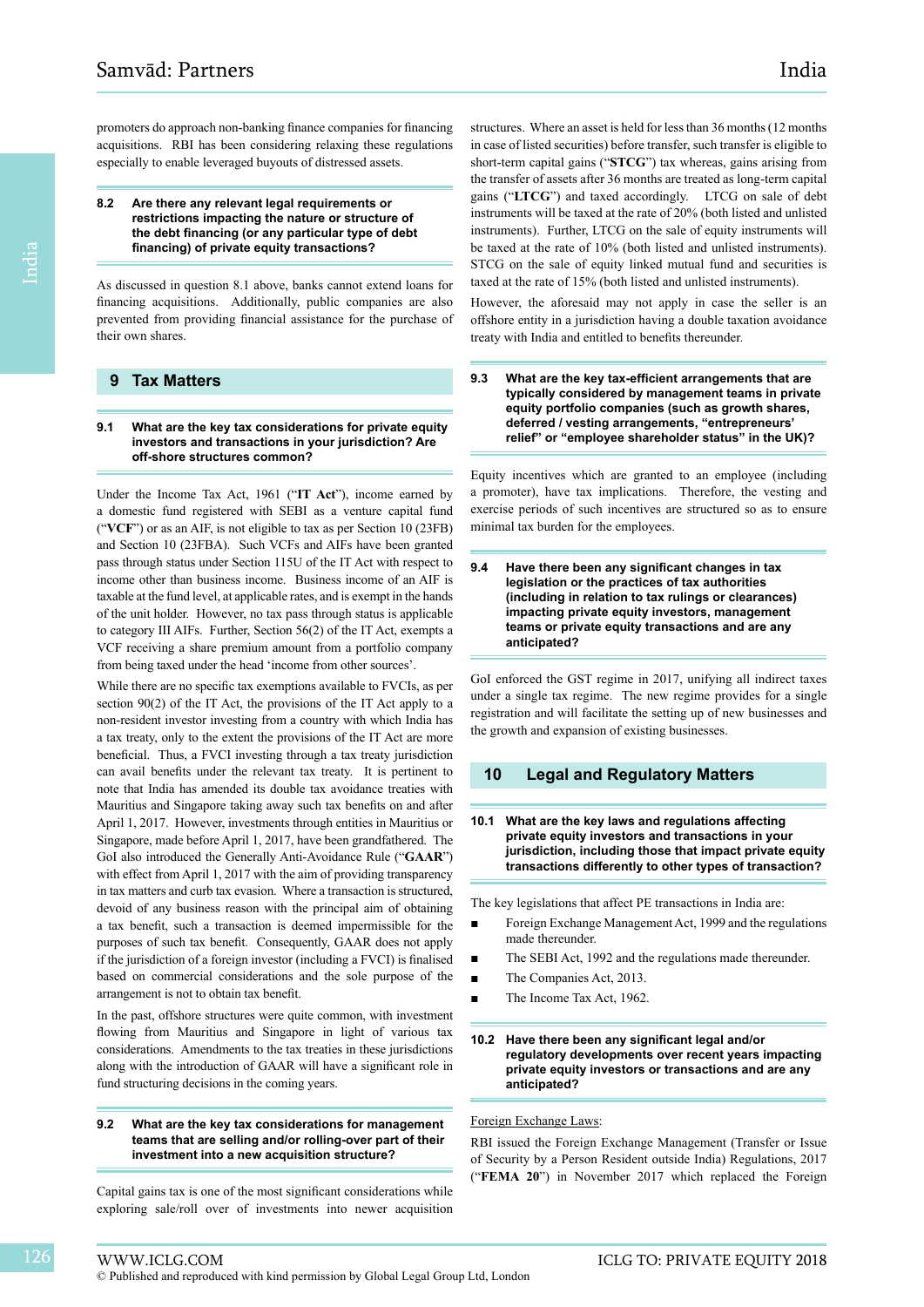Exchange Management (Transfer or Issue of Security by a Person Resident outside India) Regulations, 2000. The key changes and amendments are:

- FDI and Foreign Portfolio Investment ("FPI") in listed companies: A person resident outside India can invest in a listed company either under the FDI route or the FPI route. Investment below 10% of the post paid-up share capital on a fully diluted basis will be considered as FPI and investment above 10% will be considered as FDI. If any existing FDI investment falls below 10% it will continue to be treated as investment under the FDI route and not under the FPI route.
- Issue of capital instruments: To align with the provisions of the Act, timelines for issuance of capital instruments have been revised from 180 days to 60 days from the date of receipt of share application money.
- Refund of share application money: In the event a company fails to issue capital instruments, it is required to refund the share application money to the non-resident. Timelines for refund have been revised from 180 days to 75 days, i.e., within 15 days from the expiry of the 60 days' time period.
- Other clarifications:
	- If beneficial interest in capital instruments of an Indian company is held by a person resident outside India, then even though the investment may be made by an Indian citizen, the same would be considered as FDI.
	- Exercise of options by an individual resident outside India, to whom options were granted when he/she was a person resident in India, shall be treated as investment on a non-repatriation basis.
	- Downstream investment into Indian companies shall require approval of the board of directors and approvals under the shareholders' agreement, if any. An Indian company receiving downstream investment is required to intimate the Secretarial of Industrial Assistance, Department of Industrial Policy and Promotion. Additionally, the FDI policy requires intimation of downstream investment to RBI on the FIFP. RBI will need to accordingly align the provisions of FEMA 20 with the FDI policy.
	- Earlier non-resident Indians ("NRI") and overseas citizen of India ("**OCI**") were permitted to transfer capital instruments held by them only to another NRI, OCI and Indian resident. Now, NRIs and OCIs are also permitted to transfer capital instruments by way of sale or gift to any person resident outside India.
	- Provision for delayed payment has been incorporated for delays in reporting. This may obviate the need to undergo the time-consuming process to compound such contraventions.

SEBI:

FPIs are now permitted to invest in: (a) unlisted corporate debt securities in the form of non-convertible debentures/bonds issued by public or private companies, subject to minimum residual maturity of three years and end use restrictions on investment in real estate business, capital market and purchase of land; and (b) securitised debt instruments.

Recent changes to the tax regime have already been discussed in our response to Section 9.

#### **10.3 How detailed is the legal due diligence (including compliance) conducted by private equity investors prior to any acquisitions (e.g. typical timeframes, materiality, scope etc.)? Do private equity investors engage outside counsel / professionals to conduct all legal / compliance due diligence or is any conducted in-house?**

The scope and extent of legal due diligence depends on the term of the operations of the company. Legal due diligence exercises cover review of the corporate records, approvals and licences, examining contracts of the company and examining compliance under various laws applicable to the business of the company. Legal due diligence is most often conducted by external counsels and is completed within three to five weeks, depending on the scope of the diligence.

#### **10.4 Has anti-bribery or anti-corruption legislation impacted private equity investment and/or investors' approach to private equity transactions (e.g. diligence, contractual protection, etc.)?**

Anti-corruption laws and compliances thereunder play an important role in PE transactions. The Prevention of Corruption Act, 1988, criminalises the receipt of illegal gratification by public servants in India. However, the legislation currently does not cover private sector bribery in India. An amendment to the act criminalising private sector bribery is pending approval by the Indian Parliament. Hence, given the gap in the scope of applicability of anti-corruption laws in India *vis-à-vis* private bribery in offshore jurisdictions, offshore PE investors specifically seek compliance with the more stringent/encompassing anti-bribery laws as applicable in their jurisdiction, by way of contractual undertakings.

PE investors seek warranties and covenants from the management team confirming compliance with anti-bribery laws including the Foreign Corrupt Practices Act, 1977 ("**FCPA**") and the UK Bribery Act, 2010 ("**UKBA**"). Breach of such warranties/covenants entitle the PE investor to seek an immediate exit, in addition to indemnity/ damages as applicable.

**10.5 Are there any circumstances in which: (i) a private equity investor may be held liable for the liabilities of the underlying portfolio companies (including due to breach of applicable laws by the portfolio companies); and (ii) one portfolio company may be held liable for the liabilities of another portfolio company?**

As discussed in question 3.6, as a shareholder, a PE investor has negligible liability for any breach by a company. However, the nominee director may be subject to liabilities, especially in case of breach of his duties. There are very limited circumstances where the corporate veil of the company is pierced by Indian courts. This has been further explained in response to question 3.4 above.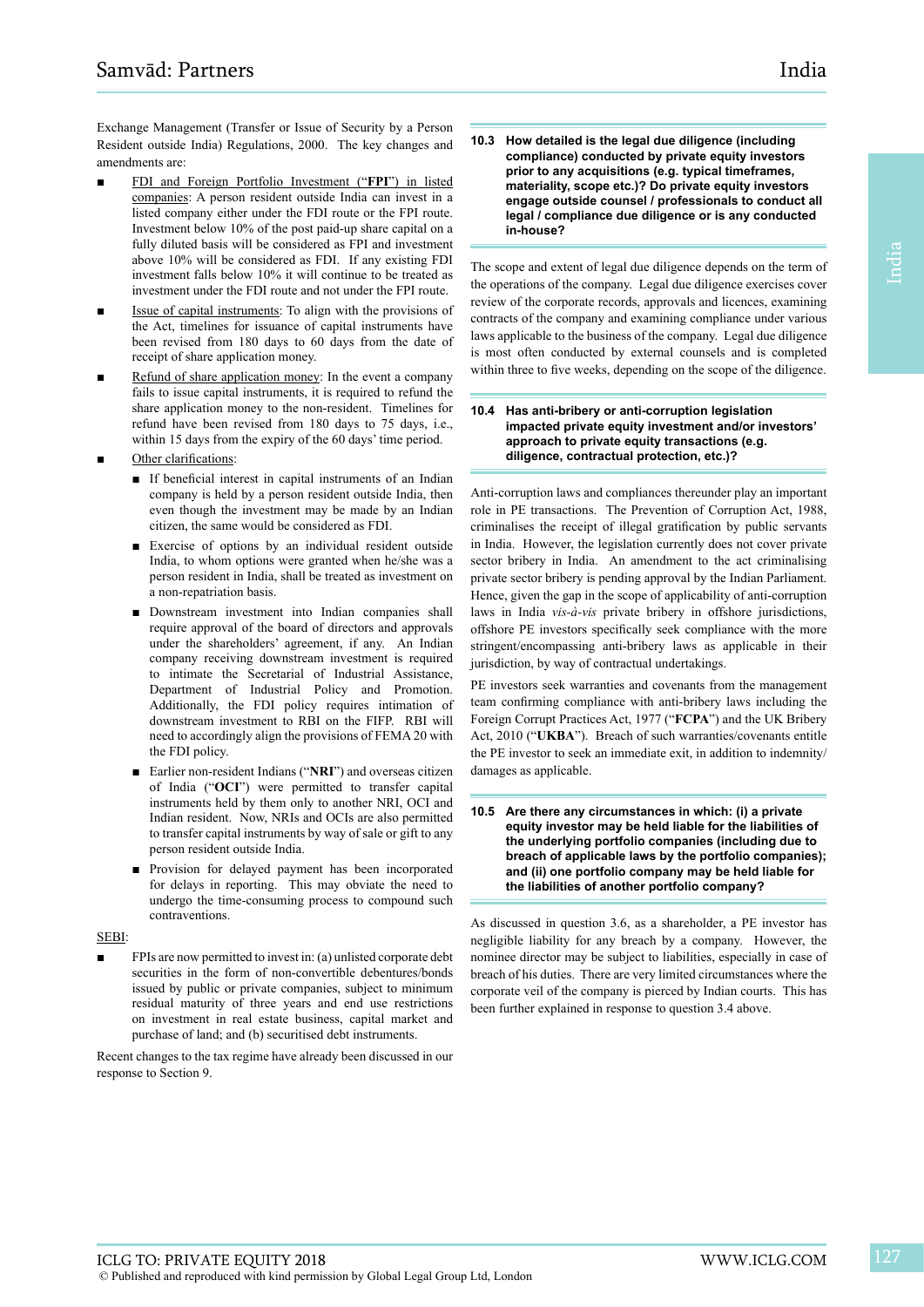#### **11 Other Useful Facts**

#### **11.1 What other factors commonly give rise to concerns for private equity investors in your jurisdiction or should such investors otherwise be aware of in considering an investment in your jurisdiction?**

Adversarial dispute resolution through the courts in India pose challenges in terms of the time and costs involved. Therefore, we recommend incorporation of institutional dispute resolution mechanisms such as arbitration in agreements which are proposed to be executed by PE funds with portfolio companies. While a robust legal framework for conduct of arbitrations is evolving, at present, overseas institutional arbitrations such as the Singapore International Arbitration Centre, is preferred for resolving disputes effectively and in a commercially savvy manner.

The threat of initiation of actions under the FCPA and the UKBA are an area of increasing concern for PE funds. The aforesaid

laws expose PE funds to liabilities in the event their associates or employees in foreign countries engage in corrupt practices. India has been ranked 81<sup>st</sup> out of 180 countries in the Corruption Perceptions Index 2017 prepared by Transparency International. Corruption leads to compromises in corporate governance which heightens reputational risks and increases the costs of doing business. Such laws make it critical for PE funds to conduct adequate anticorruption due diligence in connection with their investments and to conform to adequate safeguards against corruption throughout. Failure to do so exposes the funds to potential successor liabilities, which can result in huge fines and penalties, often for months or years after a deal is closed.

Tax and regulatory bottlenecks do pose a few challenges to PE investors, especially those offshore. To this extent, the government has taken note of these concerns and is implementing steps to mitigate such concerns.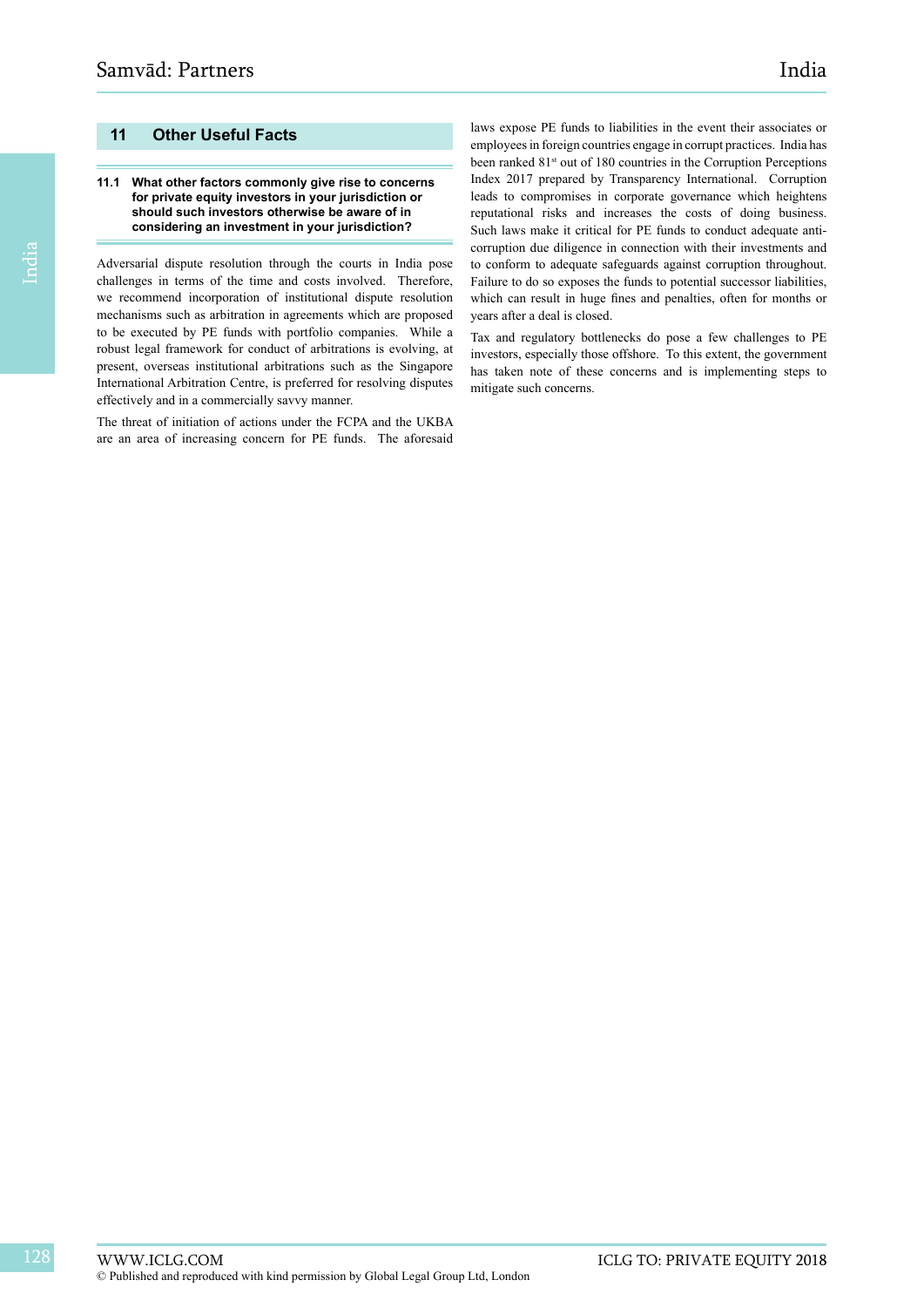

#### **Vineetha M.G.**

Samvad Partners Free Press House, 4<sup>th</sup> Floor Office no. 41 & 43, Free Press Journal Marg 215 Nariman Point, Mumbai 400021 India

*Tel: +91 22 6104 4001 Email: vineetha@samvadpartners.com URL: www.samvadpartners.com*

Vineetha has extensive experience in advising clients on private equity investments and venture capital. Vineetha represents and advises, various private equity investors including *Government of Singapore Investment Corporation*, *New Silk Route*, *Morgan Stanley Infrastructure Fund*, *Cerestra Advisors*, *Sequoia Capital*, *ICICI Ventures* and *IDFC Investments* in relation to their investments in India, in both listed and unlisted companies, as well as on exits from such investments. Vineetha has also represented and advised *Warburg Pincus*, *IDFC Private Equity* and *SBI Macquarie* in relation to their investments and exits in India.

Vineetha regularly advises clients on issues arising out of corporate governance domestic anti-corruption laws and foreign anti-corruption laws such as the US Foreign Corrupt Practices Act, 1977 and the UK Bribery Act, 2010 in connection with mergers and acquisitions, private equity and financing transactions.

She has been ranked as one of the "*leading individuals*" in India by *Chambers & Partners 2018* and *2017* and sources consider her as "*one of the most active private equity professionals in the market*" and also added that "*she is a very knowledgeable and constructive presence at the table*".

She won the *AI Global* "*Most Influential Women in Private Equity Investment 2018 – India*". Vineetha is recommended and ranked in *Chambers & Partners Asia Pacific 2018*, *The Legal 500 2018* and *Global Law Experts*.



## **Ashwini Vittalachar**

Samvad Partners 10 Sundar Nagar New Delhi 110 003 India

*Tel: +91 11 4172 6205 Email: ashwini@samvadpartners.com URL: www.samvadpartners.com*

Based in the firm's New Delhi office, Ashwini has more than a decade's experience in advising on private equity and venture capital transactions. She has acted for a broad spectrum of clients that include private equity investors, mid-to-late stage companies receiving private equity investments, existing venture capital investors, as well as promoters and start-ups. She has represented different stakeholders across the entire lifecycle of a transaction – right from an early stage investment, to co-investment, mid-to-late stage investments, negotiation of non-participating investor rights, as well as investor exits, giving her a holistic and practical approach at the negotiation table.

Ashwini also works extensively on cross-border M&A and joint ventures, as well as acqui-hires, business restructures and other acquisitions. Her expertise extends to strategic investments/acquisitions as well as those involving financial investor exits and promoter buyouts. She has advised a broad spectrum of clients including financial investors, global and Indian corporates, individual sellers and promoters, giving her a nuanced understanding of different stakeholder perspectives. She is also an established practitioner in employment law, and draws on this expertise in structuring acquisition transactions.

Ashwini has co-authored many articles on a wide range of private equity and employment law issues. Ashwini is admitted to practice law in India, and has played a key supporting role in many of the firm's recent M&A deals. This has included acting on cross-border M&A deals in the life sciences and automotive sectors (*Chambers 2015*). Ashwini is singled out by clients for her "communication skills, quick understanding of key business issues, and negotiating ability". She has acted on several mandates for clients in the automotive and pharmaceutical sectors of late (*Chambers 2014*). Ashwini Vittalachar is also a recommended practitioner for Labour & Employment (*The Legal 500* 2018, 2017 and 2016) and has been recommended by All China Lawyers Association as one of the leading lawyers in the Belt and Road region.



Samvād: Partners is a full-service Indian law firm with offices in Bengaluru, Chennai, Hyderabad, Mumbai and New Delhi. The firm is committed to providing innovative and quality legal advice to our clients, maintaining the highest levels of professional integrity, and nurturing our lawyers in a work environment that motivates them to achieve and maintain the highest standards.

The majority of our partners have a rich mix of domestic and international experience – having worked in several international financial centres outside India, including Hong Kong, London, New York and Singapore. We strive to provide our clients with innovative and simple solutions to their complex legal and business challenges in India.

Our people are our strength. Many of our lawyers are acknowledged leaders in their respective fields. We maintain a ratio of associates to partners significantly below that of other Indian law firms in order to ensure that our young lawyers receive the necessary training and supervision to match the firm's reputation for high quality and prompt responsiveness to our clients. We focus on matters that require the attention, extensive experience and expertise of our partners. The firm's partners have regularly received the highest accolades and ranking from our peers, including recognition in *Chambers & Partners* and *The Legal 500*, over the past few years.